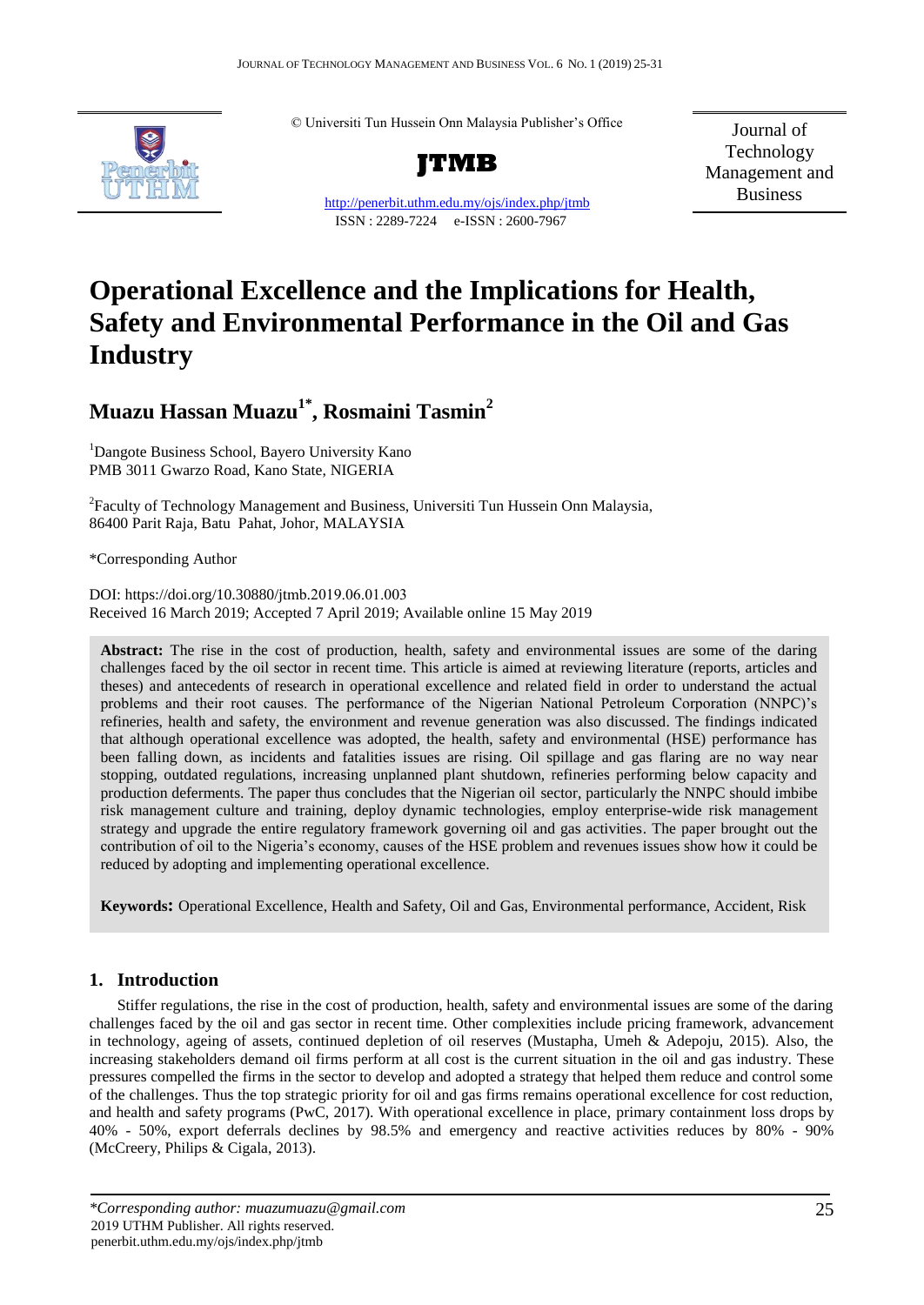Operational Excellence (OE) strategy was adopted and implemented by the majority of the Integrated Oil Companies (IOCs) like Chevron, Mobil, Eni, Total, Statoil, Shell to mention a few (Ernst & Young, 2015). And the results were encouraging, as some of the issues were put under control; however, the situation is different for National Oil Companies (NOCs) because the majority of them did not adopt operational excellence due to their peculiarities of ownership. Thus the landmark of most change in organisations is related to resources available to the organisation. In this case, therefore, the underpinning theory that supports the implementation of operational excellence is the Resource Based View (RBV) theory (Fok-Yew & Ahmad, 2014; Shehadeh et al., 2016; Soliman, 2017). The theory spells out that firms should use their internal strength or resources (people, assets, money, technologies) to manage internal and external environment challenging situations.

The Nigerian oil and gas industry renewed efforts to improve efficiency to reduce production costs across the industry by establishing remarkable fabrication and integration infrastructure in-country, on which future deepwater projects could latch to reduce cost (DPR, 2016). It is proven that engineering is done 90% in-country and 50% fabrications of tonnage are also done in Nigeria (PwC, 2014). Again Nigerian Liquefied Natural Gas (LNG) as a coowned subsidiary of the Nigerian National Petroleum Corporation (NNPC) is evidence of operational excellence implementation. The firm attained transition to stable production operation with a vigorous framework of people, processes, systems and organisation due to strategy implementation (LNG, 2017). The strategy improves asset reliability and health, safety, security and environmental performance of the firm. Of course, operational excellence goes further than cost-cutting; it guarantees safe, reliable and efficient operation as business essentials in the oil sector (PwC, 2017). In Nigerian oil and gas sector as a whole, the situation is no different, as efforts put into controlling the operational risks and incidents has not changed the trend in the entire industry, as it is still prevalent in recent years.

Several studies were conducted in the sector to ascertain the effect of the strategy such as lean, total quality management and efficiency in the performance of the industry but their findings were not encouraging. Studies conducted across so many industries by Oke and Kareem (2013); Ahmad (2014); Uzochukwu and Ossai (2016); Ifeanyichukwu (2010); PwC (2014); Amue and Ozuru (2014); Mustapha et al. (2014); and Maleka, Hove and Karodia (2014) on operational excellence, efficiency, lean management, total quality management in the Nigerian oil sector. Regardless of the studies' efforts, the situation provides no clear dimension as to what are the real causes of the problems and their implication if not managed well. It is against this backdrop that this article reviewed the literature and antecedents of research on operational excellence and related field to understand the actual problems and their root causes. Again it is aimed at unravelling the performance of the NNPC with concerns to refineries capacities, health and safety, the environment and revenue generation to the government over the years.

#### **2.0 Literature Review**

Operational excellence (OE) has been adopted and used by many organisations across industries. It is a strategy that facilitates an increase in productivity, quality, flexibility, cost reduction, lead time optimisation in organisations' operations (Fok-Yew & Ahmad, 2014; Shehadeh et al., 2016; Kandasamy, 2016). It is seen as a way of continuous improvement in operational processes in organisations (Soliman, 2017). OE is a strategy that enables operational efficiency, as it measures the ability of an organisation to achieve output with little input (Kumar and Gulati, 2009). In a highly regulated environment like the oil and gas sector, compliance is always at the forefront because of the nature of the risk involved. Therefore, to reach excellence in operations, a firm must find innovative ways to incorporate compliance into its production and operation infrastructure. According to (Muazu & Tasmin 2017; Heath, 2017; Edgame, 2014; Chevron, 2010) OE is the continuous pursuance of industrial best practices in health and safety, operational efficiency, assets and process reliability and environmental performance. These would bring about employees confidence and motivation to drive organisational performance and when efficiency is achieved, assets become reliable for smooth operations and profitability could be projected.

Health safety and the environment is one of the cardinal objectives of firms in the oil and gas industry, whether IOC or NOC. The performance in HSE in the industry increases the reputation of firms to both their employees and other stakeholders. Ratna and Kaur (2017) see health and safety as the maintenance of mental, physical and social wellbeing of the workforce. Health and safety represent employees' exposure to hazardous and risky undertakings (Fuller & Vassie, 2001). According to Kolios and Luengo (2016), HSE is compliance issues that must be given priority in the oil and gas operations. An effective safety system facilitates reliable operations of the firm's assets, operational efficiency and ultimately superior financial performance (British Petroleum BP, 2016). Wilson (2012) posited that HSE performance is one of the starting points for achieving operational excellence in the oil and gas sector. The environment is comprised of the host communities where oil production activities are taking place, the animals, vegetation and the climate. According to Graham and McAdam, (2016) the efforts made by oil firms to reduce the effects of their operations on the environment (spillage, fires) is regarded as the environmental performance.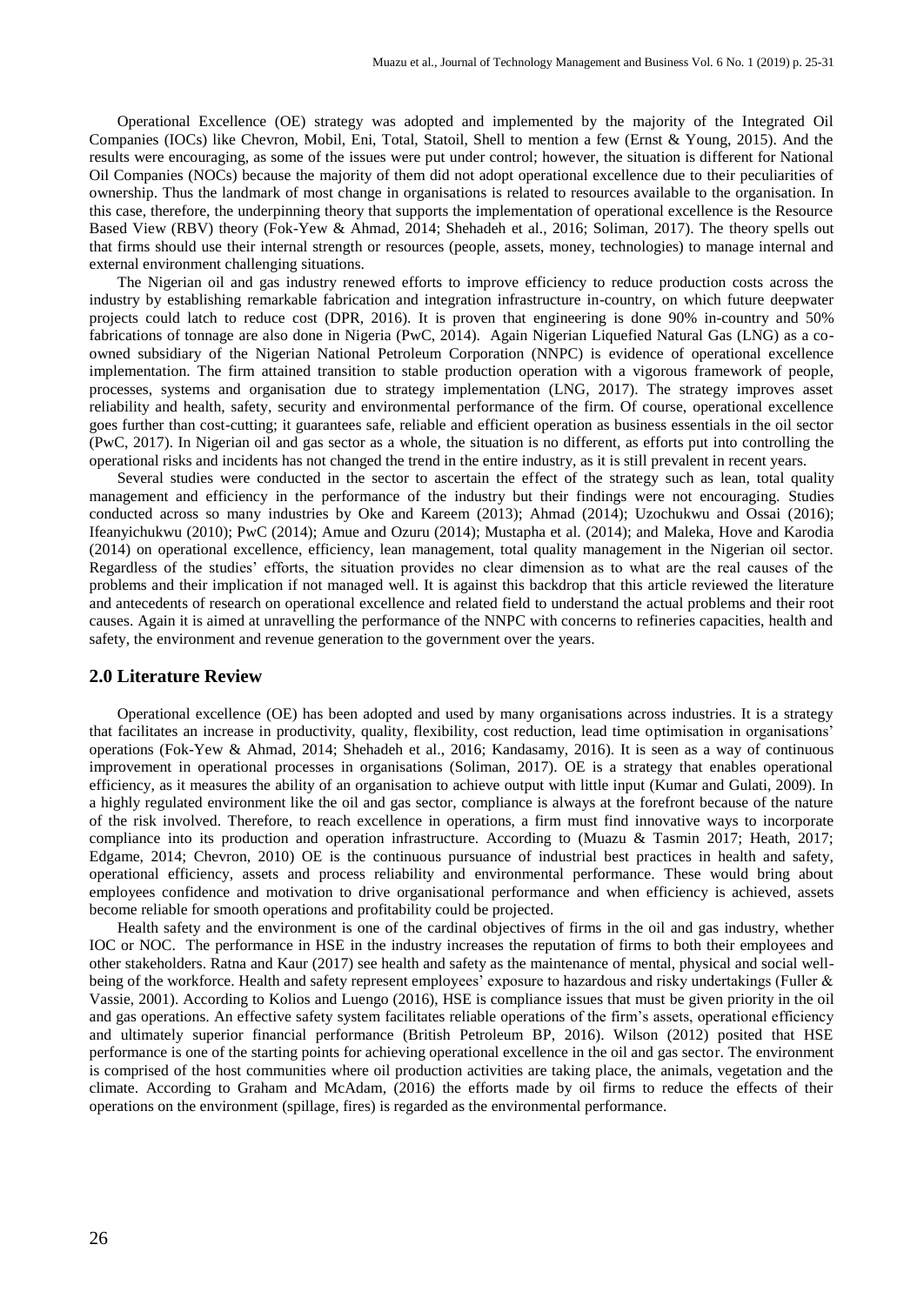#### **3.0 Methodology**

The article is a review paper, which reviewed literature on the field of operational excellence in general and its dimensions in the oil and gas. Reports, term papers, professional insights, theses and journal articles were reviewed and reported. Statistical data and figures were drawn and discussed in tables. Percentage values were integrated and summed up from the reports to show in a simplified format the captured figures and statistics of revenues, losses, incidences and outputs from the activities of the NNPC.

#### **4.0 Results and Discussion**

The findings show that the country's oil sector had a high level of inefficiency (technical and cost) of 0.51 between the periods of 2006-2009 (Oke & Kareem, 2013). Again literature revealed that NNPC adopted Total Quality Management (TQM) culture and customer focus as opined by Okoye (2010). Nonetheless, this effort has failed to transform the corporation quality and low cost orientated operations into the firm performance. Also, since the firm's operations key decisions are determined from the centre, according to (Adam, 2014) these operational decisions are often slowed, and too much bureaucracy affects operational efficiency and effectiveness of NNPC. It was also reported that NNPC staff at both lower and middle cadre have a great deal of experience concerning oil and gas sector, but on a general note, the corporation lacks sufficient human capacity (Thurber *et al*., 2010).

The laws governing NNPC's operations are outdated (Adam, 2014) and all effort to update the framework were seemed to be rejected by some stakeholders. Unfortunately, Nigeria lacks strong institutions, policies, monitoring and implementation tenacity as argued by Allen (2010) and that the situation gave room for international oil companies to swindle their ways against the wishes of governments and communities stakeholders. The oil companies polluted the environment and got away with it without being held accountable for their actions. The petroleum industry bill (PIB) was submitted to the national assembly for over eight years now but was not passed by the two houses. The bill was proposed by the then government of Goodluck Jonathan in 2009 to reform the Nigerian oil sector to cater for local content and indigent communities' development, livelihood and resource control. Some of the reasons for the delay in the passage of the bill may not be unconnected with the conflict against stakeholders' interests in the industry and corruption. Regrettably, the bill was restructured to favour some key players of the industry, as insinuated that is why the problems in the oil-rich Niger-delta is never near to finish. The continued situation gave rise to the resurgence of militant's activities in the region, which by implication affects oil production and by extension affects government revenues and foreign investments in the sector.

According to Ostebo *et al*. (2018) HSE, cost control, quality and sustainability are some of the major objectives of the oil and gas industry, so it requires reliable, safe and cost-effective strategies to achieve that. So for HSE performance to be improved in the Nigerian oil sector, all-inclusive enterprise-wide risk management strategy must be implemented (Dabup, 2012). Conversely, the situation in the oil and gas sector as opined by Zoufa and Ochieng (2014) is bothersome because risk management literacy was very poor. Therefore managing health and safety remained a challenge for NNPC and the entire industry.

Issues related to the accident (fatal and non-fatal, work-related and non-work related) as reported by DPR (2016) indicated that 50-57 incidents were recorded in 2010, 2011, 2013 and 2016 respectively as shown in Table 1 below. A number of fatalities were quite high, as 86 fatalities were experienced in 2015, although it drastically dropped to 38 in 2016 it is still worrisome because many organisations desire to register zero fatality in all operations.

| Incident<br>Year | Incidents | Work<br>Related | Non-<br>Work<br>Related | Non-<br>Fatal<br>Accidents | Work-<br>Related<br>Fatal<br>Accidents | Non-Work<br>Related<br>Fatal<br>Accidents | Fatal<br>Accidents | Fatality |
|------------------|-----------|-----------------|-------------------------|----------------------------|----------------------------------------|-------------------------------------------|--------------------|----------|
| 2010             | 50        | 24              | 26                      | 29                         | 6                                      | 15                                        | 21                 | 25       |
| 2011             | 53        | 29              | 24                      | 34                         | 6                                      | 13                                        | 19                 | 19       |
| 2012             | 49        | 27              | 22                      | 22                         | 12                                     | 15                                        | 27                 | 35       |
| 2013             | 57        | 29              | 28                      | 39                         | 7                                      | 11                                        | 18                 | 30       |
| 2014             | 40        | 15              | 25                      | 25                         |                                        | 14                                        | 15                 | 22       |
| 2015             | 49        | 24              | 25                      |                            | 14                                     | 18                                        | 32                 | 86       |
| 2016             | 50        | 24              | 16                      | 29                         | 8                                      | 13                                        | 21                 | 38       |

|  |  |  |  |  | Table 1 - Nigerian Oil and Gas Industry Accident Report |  |
|--|--|--|--|--|---------------------------------------------------------|--|
|  |  |  |  |  |                                                         |  |

Source: DPR (2016), NNPC (2017)

Environmental wastes and spillage on **Table 2** below also revealed that there are 4850 oil spill incidents and 118,118.65m barrels of oil were released to the environment from 2010-2016. Also, 741,495 barrels productions were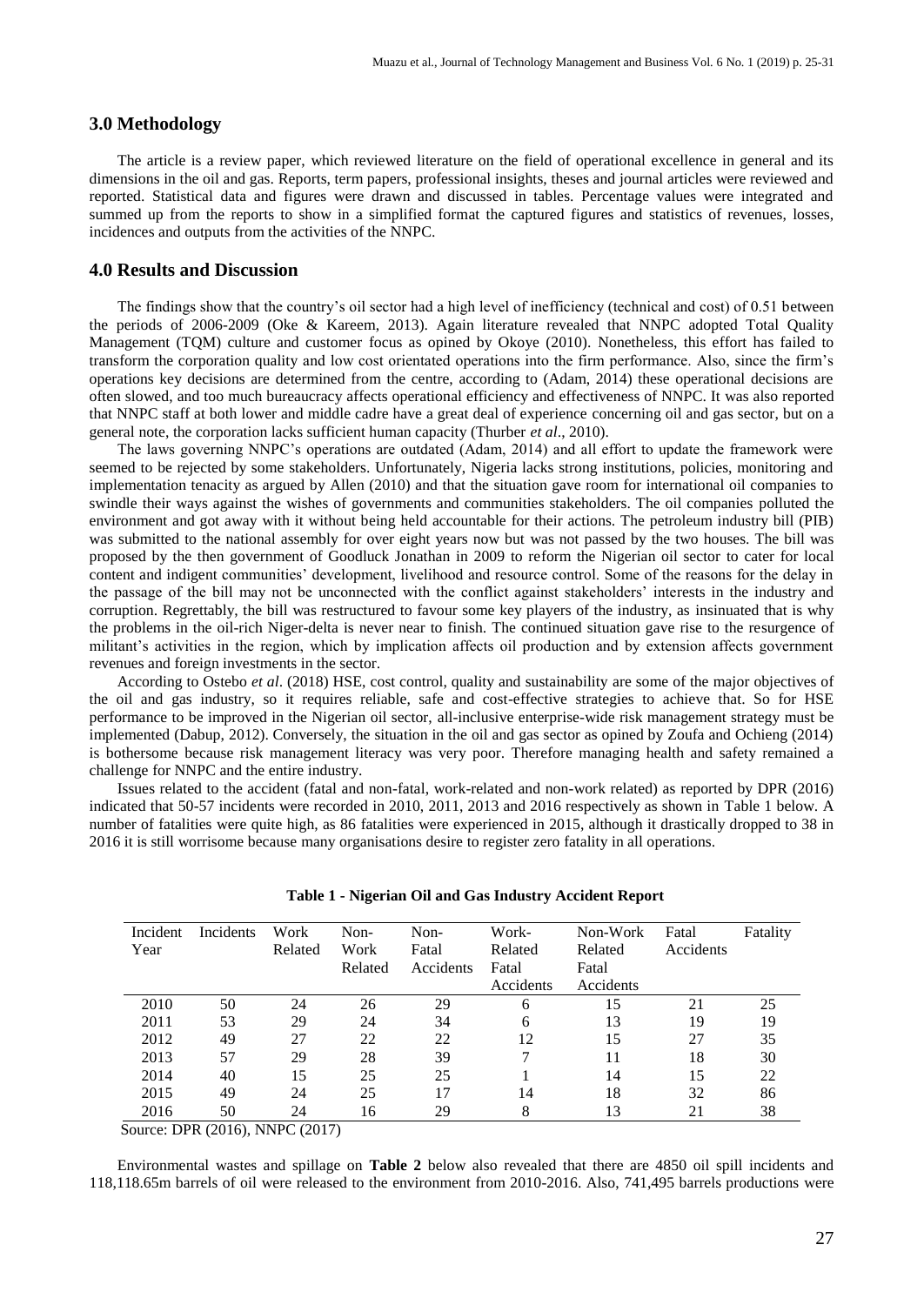deferred as a result of the unplanned shut down necessitated by vandalisation of facilities and operational failures and other challenges (DPR, 2016). There was a 9.6% decline over the average production rate for 2015.

| Year  | Number of Spills       | The quantity of   |
|-------|------------------------|-------------------|
|       |                        | Spilled (Barrels) |
| 2010  | 537                    | 17,658.10         |
| 2011  | 673                    | 66,906.84         |
| 2012  | 844                    | 17,526.37         |
| 2013  | 522                    | 4,066.20          |
| 2014  | 1087                   | 10,302.16         |
| 2015  | 753                    | 32,756.87         |
| 2016  | 434                    | 1,658.98          |
| Total | 4850                   | 118,118.65        |
|       | $P_{P}P_{P}$ $(0.01C)$ |                   |

| Table 2 - Oil and Gas Spill Incidence in Nigeria |  |  |  |
|--------------------------------------------------|--|--|--|
|--------------------------------------------------|--|--|--|

Source: DPR (2016)

The refineries in Nigeria are owned and operated by the government corporation known as NNPC. The NNPC refineries were performing below capacity, to as low as 5.43% - 15.52% in 2014-2016 (DPR, 2016). The planned capacity for the three refineries Kaduna Refinery and Petrochemical Company (KRPC), Warri Refinery and Petrochemical Company (WRPC) and Port Harcourt Refining Company (PHRC) were 110000, 125000, and 150000 barrels respectively. The statistics have shown that the optimum utilisation was at 26.61% capacity in 2011 and afterwards, it kept on declining to as low as 5.43% in 2015. The situation is bothersome as it cost the country and NNPC colossal cost burden on importing petroleum motor spirit (PMS) and other petroleum products to meet the demands of Nigerians. NNPC imported 8.6m metric tons of petrol in 2008, 15.27m metric tons in 2011 and 13.55m m/tons in 2016 (DPR, 2016). By implication it means that if those refineries were fully operational, even say at 50% capacity, a lot of money will have been saved for other functions of government. It is unfortunate that the government have to pay petroleum subsidies through its nose because in 2018 some marketers threaten a total shutdown of PMS supply if their outstanding subsidy payment in the tune N800 billion or thereabout.

#### **Table 3 - NNPC Refineries Capacity Utilization**

| 110,000<br>125,000<br>150,000<br>385,000.00<br>Designed<br>Capacity<br>21,986.72<br>53,345.20<br>19,345.38<br>94,677.30<br>2010<br>49,731.41<br>31,853.02<br>102,481.22<br>20,896.79<br>2011<br>26.61%<br>31,981.86<br>34,868.71<br>24,530.97<br>91.381.54<br>2012<br>32,452.43<br>2013<br>20.925.04<br>44.937.47<br>93.314.94<br>24.23%<br>12,160.39<br>23,557.15<br>59,767.13<br>2014<br>24,049.59<br>15.52%<br>20,918.21<br>3.297.36<br>8.337.64<br>9.274.21<br>2015<br>5.43% | <b>KRPC</b> | <b>WRPC</b> | <b>PHRC</b> | Total | Capacity<br>Utilization<br>$\%$ |
|----------------------------------------------------------------------------------------------------------------------------------------------------------------------------------------------------------------------------------------------------------------------------------------------------------------------------------------------------------------------------------------------------------------------------------------------------------------------------------|-------------|-------------|-------------|-------|---------------------------------|
|                                                                                                                                                                                                                                                                                                                                                                                                                                                                                  |             |             |             |       |                                 |
|                                                                                                                                                                                                                                                                                                                                                                                                                                                                                  |             |             |             |       |                                 |
|                                                                                                                                                                                                                                                                                                                                                                                                                                                                                  |             |             |             |       | 24.59%                          |
|                                                                                                                                                                                                                                                                                                                                                                                                                                                                                  |             |             |             |       |                                 |
|                                                                                                                                                                                                                                                                                                                                                                                                                                                                                  |             |             |             |       | 23.73%                          |
|                                                                                                                                                                                                                                                                                                                                                                                                                                                                                  |             |             |             |       |                                 |
|                                                                                                                                                                                                                                                                                                                                                                                                                                                                                  |             |             |             |       |                                 |
|                                                                                                                                                                                                                                                                                                                                                                                                                                                                                  |             |             |             |       |                                 |
| 10,310.69<br>14,746.13<br>32,669.98<br>57,726.80<br>14.99%<br>2016                                                                                                                                                                                                                                                                                                                                                                                                               |             |             |             |       |                                 |
| 2017<br>29.9% may<br>9.9% April<br>34.3% may                                                                                                                                                                                                                                                                                                                                                                                                                                     |             |             |             |       |                                 |

Source: DPR (2016) and NNPC (2017)

The findings further show that oil and gas proceeds to the government were N1.016trln, N587.6bn and N462.7bn in 2014, 2015 and 2016 respectively. Its contribution to GDP is third to services and agriculture as it contributed 10.79% and 77% to government revenues in 2014 (NEITI, 2016).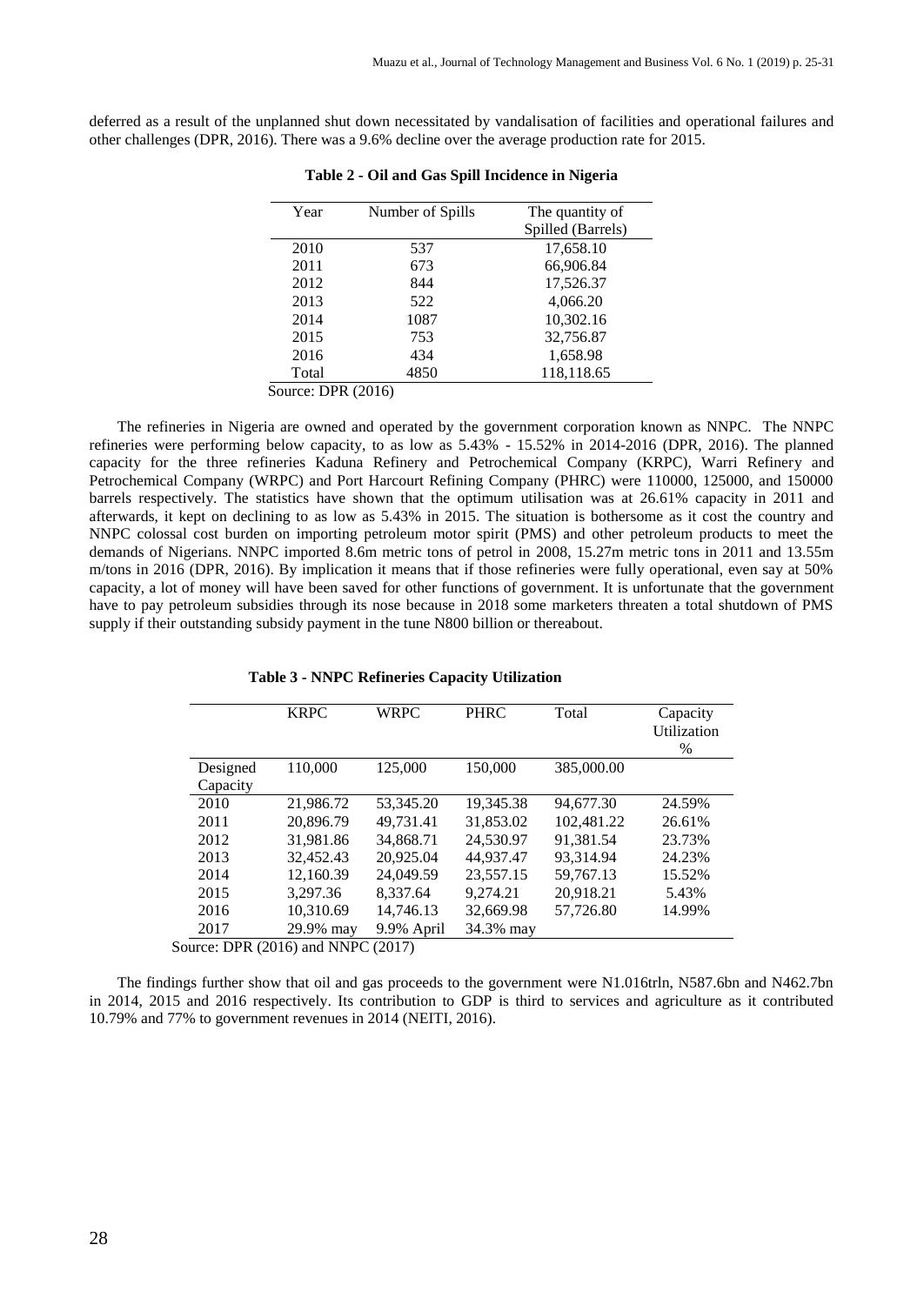| Years        | Oil         | Gas         | Gas                  | Concessi            | Miscellaneo         | Total       |
|--------------|-------------|-------------|----------------------|---------------------|---------------------|-------------|
|              | Royalties   | Royalties   | Flared               | on Rentals          | us Oil Revenues     | Revenue     |
|              |             |             | Penalties            |                     |                     |             |
| 2010         | 694.352bn   | 0.00        | 2.388bn              | 728.308m            | 951.389m            | 698.420bn   |
| 2011         | $1.066$ trn | 14.613bn    | 3.482bn              | 388.502m            | $2.077$ bn          | $1.087$ trn |
| 2012         | $1.052$ trn | 22.242bn    | 3.849bn              | 444.535m            | 1.370 <sub>bn</sub> | $1.079$ trn |
| 2013         | 960.540bn   | 23.235bn    | 3.120 <sub>bn</sub>  | 178.630m            | 3.981 <sub>bn</sub> | 991.056bn   |
| 2014         | 986.343bn   | $21.110$ hn | 2.930 <sub>bn</sub>  | 413.496m            | 5.983 <sub>bn</sub> | $1.016$ trn |
| 2015         | 545.061bn   | 22.292bn    | 2.590 <sub>bn</sub>  | 201.275m            | 17.489bn            | 587.634bn   |
| 2016         | 437.356bn   | 16.298bn    | $2.333$ bn           | 342.495m            | $6.408$ bn          | 462.740bn   |
| <b>Total</b> | 5.742trn    | 119.792bn   | 20.696 <sub>bn</sub> | 2.697 <sub>bn</sub> | 38.261bn            | 5.923trn    |

Source: DPR (2016), NNPC (2015

In Table 4 there is a plunging trend in the government revenue in 2010 - 2016. Considering the overall revenues from 2014-2016, it dropped from N1.016 trillion to N587.634 billion in 2015 and N462.740 billion in 2016. Some of the causes of the fall in revenue are the activities of the Niger Delta Militants, fall in price, the drop in export and USA demand for Nigerian crude in the said period. Technical issues of facility shutdown and production deferment in some strategic oil wells also affected oil production (Adam, 2014).

#### **5.0 Conclusion**

This article was able to prove that indeed the oil sector is still the major contributor of revenue to the economy and third in GDP. Oil spillage and gas flaring is no way near stopping; outdated regulations are governing operations, poor staff capacity and rising political interference. There are again, increasing unplanned plant shutdown and production deferments due to some recurrent issues within and outside the NNPC. From the above arguments and figures, one could deduce that there are still issues that were not managed sufficiently; that's why the recurrences of HSE incidents and facilities breakdown leading to the drop in performance. To this end, this paper suggests that Nigerian oil sector; particularly the NNPC should imbibe risk management culture and training, deploy recent and dynamic technologies, employ enterprise-wide risk management strategy and upgrade the entire regulatory framework governing oil and gas production value chain. This is with the view to improving operational excellence strategy implementation, and as such HSE performance, efficiency, productivity and even revenue generation to the government of Nigeria could improve.

### **6.0 Reference**

Adam, I., S. (2014). An Empirical Investigation of the Efficiency, Effectiveness and Economy of the Nigerian National Petroleum Corporation's (NNPC) Management of Nigeria' Upstream Petroleum Sector. Unpublished Thesis of the Robert Gordon University Aberdeen.

Allen, F., (2010). Implementation of Oil-related Environmental Policy in Nigeria; government inertia & conflict in the Niger Delta. PhD (Political Science) Thesis. Durban: University of KwaZulu Natal.

Amue, G. J. & Ozuru, H. (2014). Supply Chain Integration in Organizations: An Empirical Investigation of the Nigeria Oil and Gas Industry. *International Journal of Marketing Studies*, 6(6), 129-140.

British Petroleum (2016). Annual Report and Form 20-F. accessed 22/07/2018 [https://www.bp.com/content/dam/bp/en/corporate/pdf/investors/bp-annual-report-and- form-20f-2016.pdf](https://www.bp.com/content/dam/bp/en/corporate/pdf/investors/bp-annual-report-and-%20%20%20%20%20form-20f-2016.pdf)

Chevron Corporation, (2010). Operational Excellence Management System; an Overview of the OEMS. Chevron U.S.A. Inc.

Dabup, N., L. (2012). Health, Safety and Environmental Implications in Nigeria's Oil and Gas Industry. Unpublished PhD Thesis, Faculty of Engineering, Nelson Mandela Metropolitan University, Port Elizabeth, South Africa.

DPR (2016). Oil and Gas industry Annual Report. Lagos: Department of Petroleum Resources. Nigeria.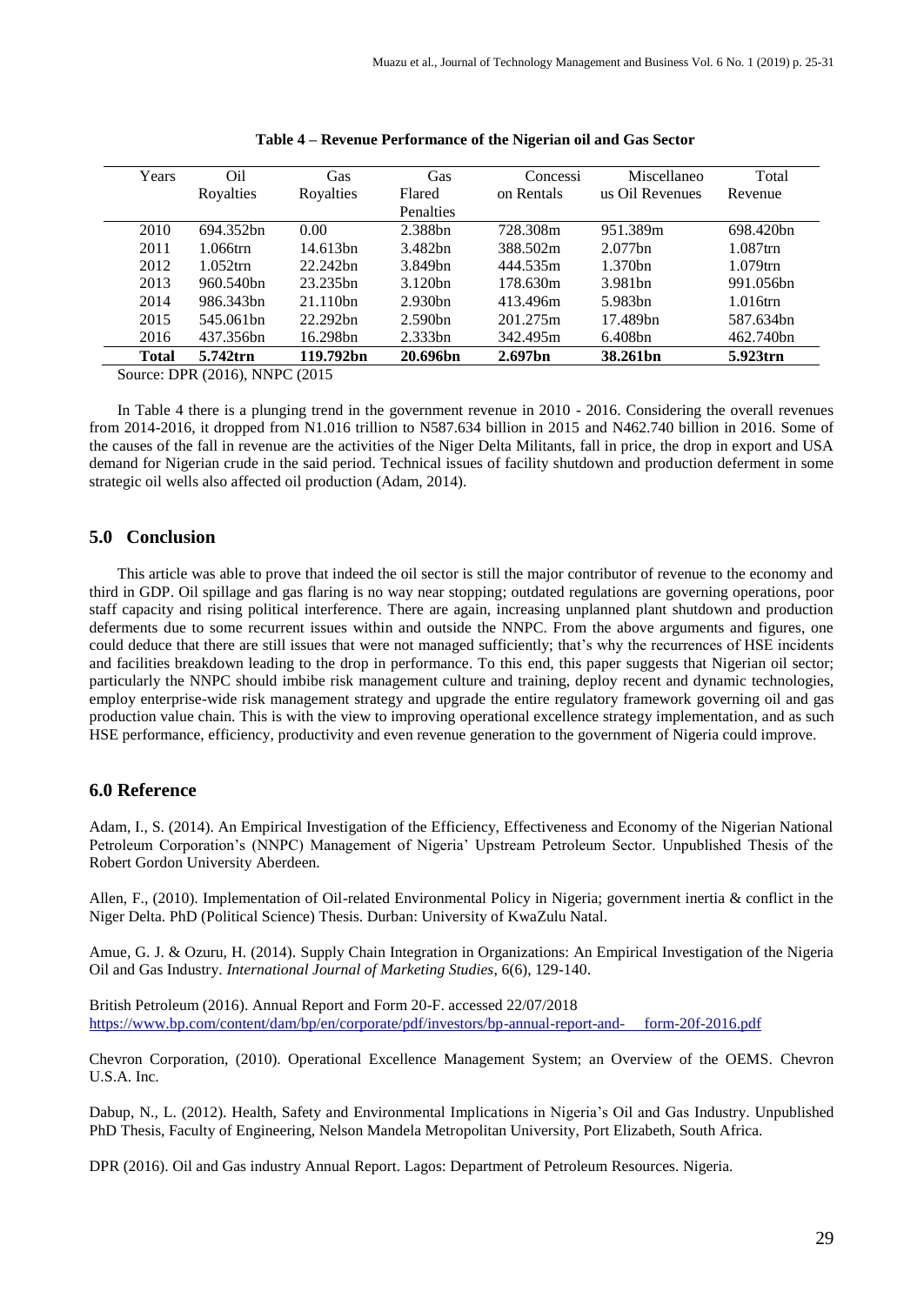Edgeman, R. (2014). Modelling & Analytics of Sustainable, Resilient and Robust Enterprises. *Business System Review Special Issue*. Volume 3 – Issue 2, pp75-99. Selected papers of the 2nd B.S.Lab International Symposium.

Ernst & Young (2015). Driving Operational Performance in the Oil and Gas. EY global limited business Report.

Fok-Yew, O., and Ahmad, H., 2014. The Effect of Change Management on Operational Excellence in Electrical and Electronics Industry: Evidence from Malaysia. *British Journal of Economics, Management & Trade, 4*(8), 1285–1305. doi: 10.9734/BJEMT/2014/9201.

Fuller, C., W. & Vassie, L., H. (2001). Benchmarking the Safety Climates of Employees and Contractors Working within a Partnership Arrangement - A case study in the offshore oil industry. International Journal 8(5), pp 413-430.

Graham, S., & McAdam, R. (2016). The Effects of Pollution Prevention on Performance. *International Journal of Operations & Production Management*, 36(10), 1333-1358. DOI: 10.1108/IJOPM-05-2015-0289.

Heath, B., Peterson, R., Marcontell, D., & Scott, S. (2017). What Oil and Gas can Learn From Aviation A New Cyclical Reality Makes Energy Companies Rethink Operation. *Oliver Wyman' Energy Journal*, 03, 24-27

. Ifeanyichukwu, O. C. (2010). Organizational Performance Improvement in Oil Producing Facility in Nigeria through Operational Excellence. Unpublished Thesis, North-West University, South Africa.

Kandasamy, S. (2016). Enhancing Customer Value: The Principles of Value Addition. *The International Journal of Business & Management,* 4 (1), 198-203.

Kolios, A., J. & Luengo, M., M. (2016). Operational Management of Offshore Energy Assets. Journal of Physics: Conference Series 687, 1-7. 012001, doi:10.1088/1742-6596/687/1/012001

Kumar, S. & Gulati, R. (2009). Measuring Efficiency, Effectiveness and Performance of Indian Public Sector Banks. *International Journal of Productivity and Performance Management*, *59*(1), 51-74.

Maleka, N.A; Hove, G; & Karodia, A.N. (2014). Assessing the Implementation of a Lean Six Sigma Improvement Programme: A Case Study of the Rail Engineering Organization in Gauteng Province. *Arabian Journal of Business and Management Review* 2 (6), 25-70.

McCreery, J., Phillips, E. & Cigala, F. (February 2013). Operational excellence: The imperative for oil and gas companies. Bain Brief, February. Bain & Company Publications.

Muazu, H., M. & Tasmin, R., (2017). Operational Excellence in Manufacturing, Service and the Oil and Gas: the Sectorial Definitional Constructs and Risk Management Implication. *Traektoriâ Nauki = Path of Science*, 3 (9), 3001 - 3008*.* doi: 10.22178/pos.*26-4.*

Mustapha, A., Umeh, N. & Adepoju, A. (2015). Deploying Continuous Improvement Methodologies to Improve Efficiency: A Way of Responding to Emerging Industry Challenges. Nigeria Annual Int'l Conference and Exhibition, 4<sup>th</sup> – 6<sup>th</sup> August, Lagos Nigeria.

NEITI (2016). Oil and Gas Industry Audit Report, 2014. [https://eiti.org/sites/default/files/documents/neiti-oil-gas](https://eiti.org/sites/default/files/documents/neiti-oil-gas-report-2014-full-report-301216.pdf)[report-2014-full-report-301216.pdf](https://eiti.org/sites/default/files/documents/neiti-oil-gas-report-2014-full-report-301216.pdf)

Nigeria LNG (2017). Facts and Figures on Nigeria Liquefied Natural Gas. An Annual Compendium of Information about NLNG.

Oke, D. M. & Kareem, S. D. (2013). An Inter-temporal Analysis of Operational Efficiency of Oil Firms: Further Evidence from Nigeria. *International Journal of Energy Economics and Policy*, 3(2), 178-184.

Okoye, C. I., D. (2010). Transformation Programs in NNPC and Corporate Performance, Unpublished NNPC Chief Officers' Management Development Programme Course 059 Project Report.

Ostebo, R., Selvik, J. T., Naegeli, G. & Ciliberti, T. (2018). ISO Standards to Enable Reliable, Safe and Cost-Effective Technology Development, Project Execution and Operational Excellence. Offshore Conference in Houston Texas, USA  $30^{th}$  April –  $3^{rd}$  May. OTC-28705-MS.